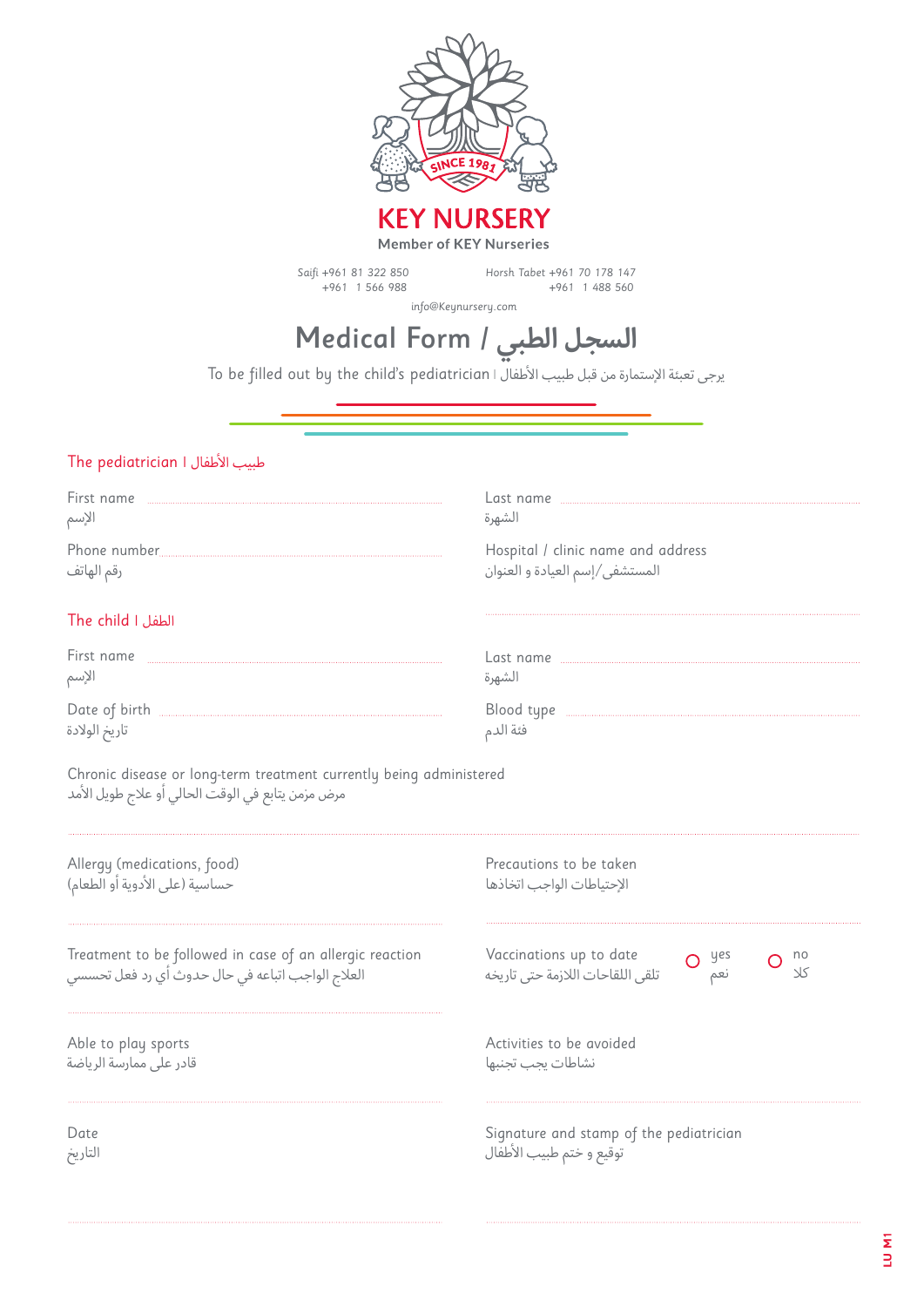

Saifi +961 81 322 850 +961 1 566 988 Horsh Tabet +961 70 178 147 +961 1 488 560

info@Keynursery.com

## Required Insurance Form **وثائق التأمين المطلوبة**

| Medical Insurance                                       | التأمين الطبى                                    |
|---------------------------------------------------------|--------------------------------------------------|
| Please provide the following:                           | يرجى تزويدنا بالمعلومات التالية:                 |
| 1 I name of your child's medical insurance provider     | l 1 إسم شركة التأمين المسجل فيها طفلك            |
| 2 I your child's insurance policy number                | 2   I رقم بوليصة التأمين الخاصة بطفلك            |
| 3 I the validity date of your child's medical insurance | 3   I  تاريخ صلاحيّة بوليصة التأمين الخاصة بطفلك |
| 4 I a copy of your child's insurance card               | 4   ا صورة عن بوليصة التأمين الخاصة بطفلك        |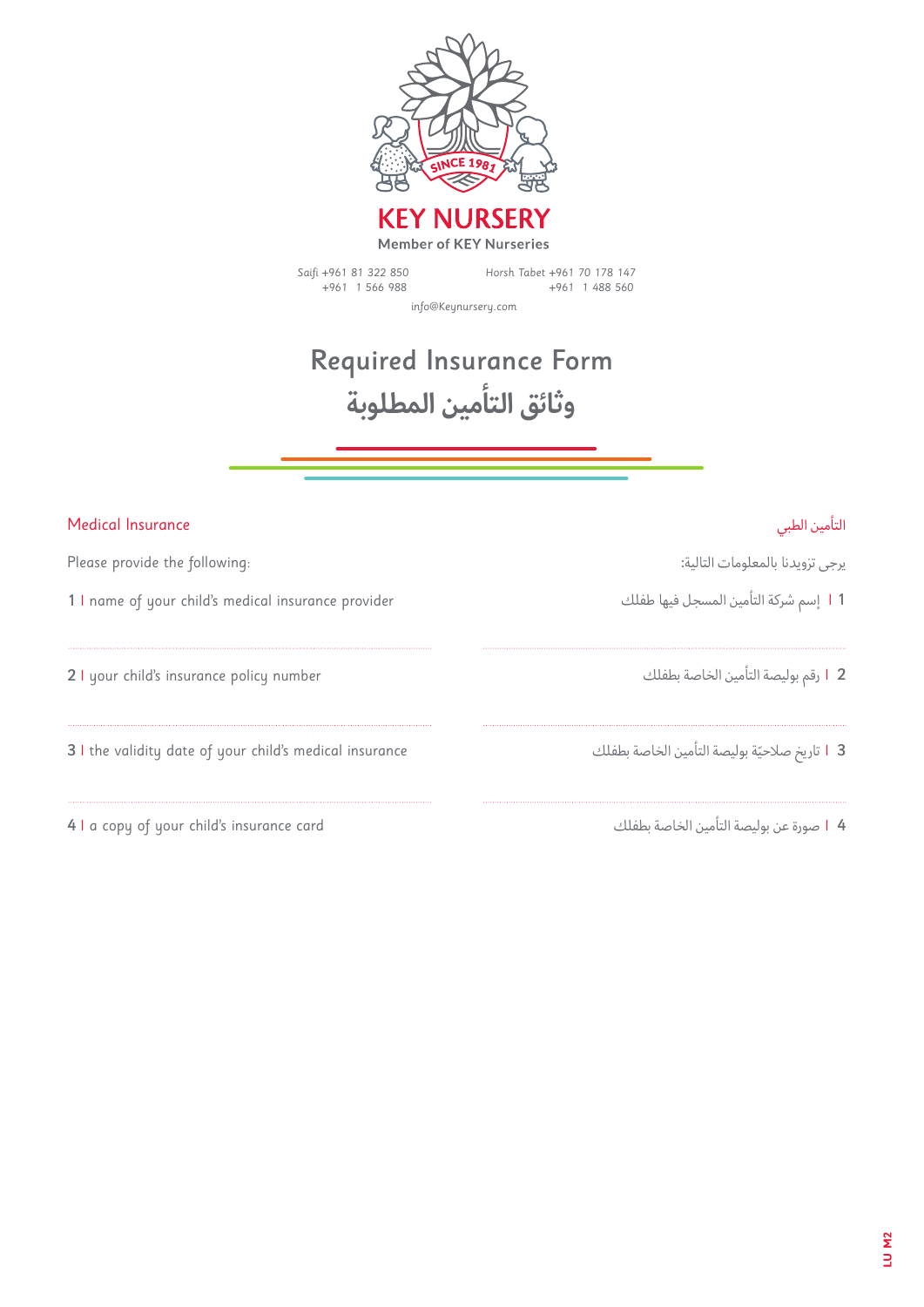

Saifi +961 81 322 850 +961 1 566 988

Horsh Tabet +961 70 178 147 +961 1 488 560

info@Keynursery.com

# Emergency Authorization Form **تفويض في حالة الطوارئ**

#### The child **|** الطفل

| First name                     | Last name  |
|--------------------------------|------------|
|                                |            |
| الإسم                          | الشهرة     |
| Middle name                    | Blood type |
|                                |            |
| الإسم الأوسط                   | فئة الدم   |
| Date of birth<br>ناريخ الولادة |            |

In order to ensure the wellbeing of your child, you must agree to the below statements:

- In case of an emergency whereby my child requires **urgent** medical care, I authorize the nursery staff to take my child to the nearest medical establishment, and I authorize the medical personnel there to administer the necessary medical assistance that my child requires. 1 **|**
- In case of an emergency whereby my child requires medical care, I authorize the nursery staff to take my child to the hospital of my choice (hospital name and address) 2 **|**

and I authorize the medical personnel there to administer the necessary medical assistance that my child requires.

لضمان عافية طفلك، يرجى الموافقة على البيانات المذكورة أدناه:

- في حالة الطوارئ إذا كان طفلي يحتاج إلى عناية طبية **عاجلة**، أفوض **|** 1 موظفي الحضانة بمرافقة طفلي إلى أقرب مستشفى، كما أفوض الطاقم الطبي للمستشفى لتقديم الرعاية الالزمة له.
- في حالة الطوارئ إذا كان طفلي يحتاج إلى عناية طبية عاجلة، أفوض **|** 2 موظفي الحضانة بمرافقة طفلي إلى المستشفى التي اخترتها )إسم المستشفى والعنوان)

كما أفوض الطاقم الطى للمستشفى لتقديم الرعاية اللازمة له.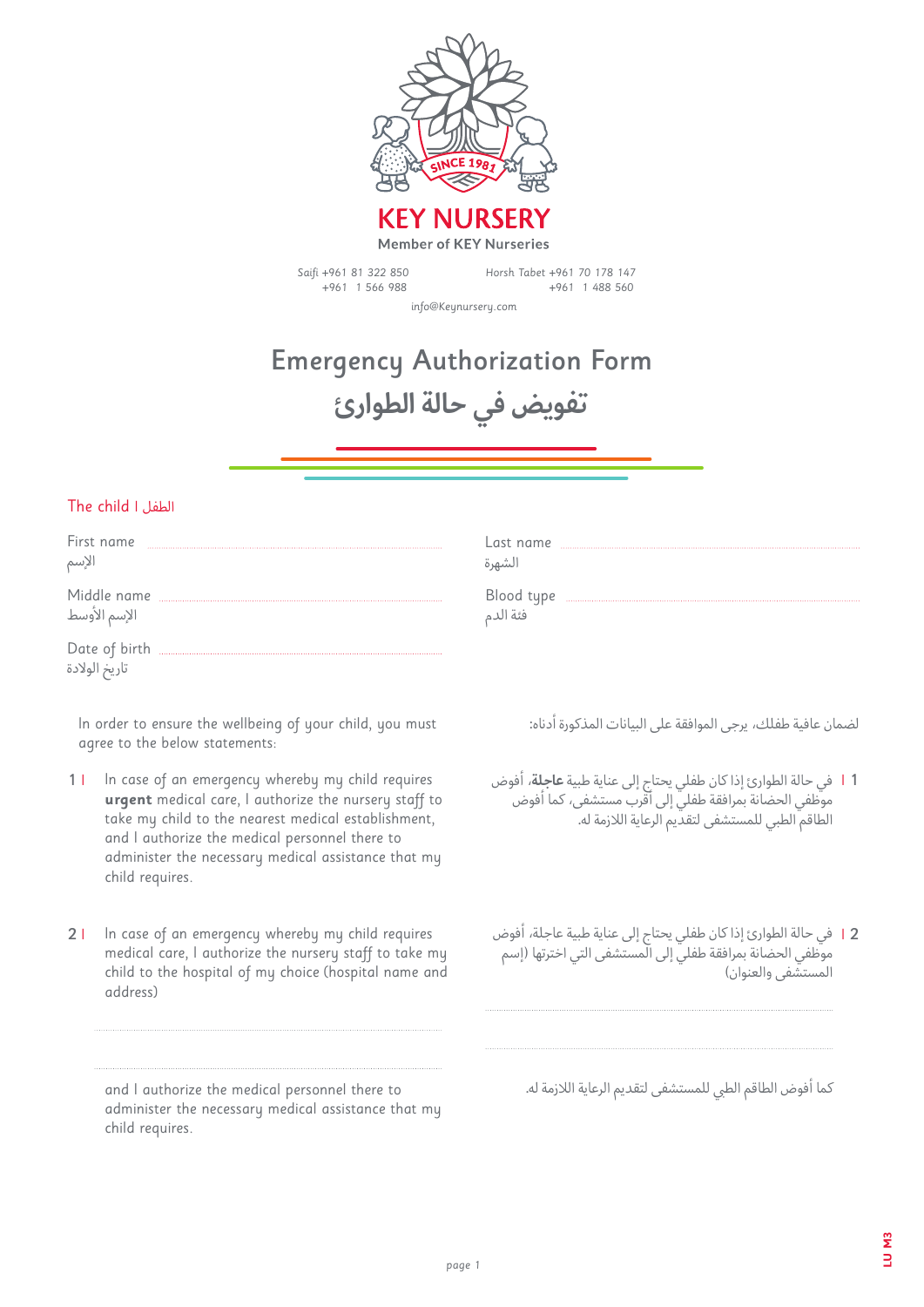- في حالة وقوع حادث أو حالة طوارئ تستدعي دخول طفلي **|** 3 إلى المستشفى، أفوض موظفي الحضانة بأخذ طفلي إلى أقرب مستشفى أو المستشفى التي اخترت المذكور في هذه اإلستمارة، و على موظفي الحضانة الإتصالّ بي بأسرع وقت ممّكن، و في حال لم يستطيعوا التواصل معي أفوضهم بالإتصال بطبيب الأطفال الخاص بطفلي المذكور أعاله.
- ً إذا كان طفلي مريضا خالل النهار، على موظفي الحضانة اإلتصال **|** 4 ً بي مباشرة و في حال لم يستطيعوا التواصل معي أفوضهم باإلتصال باالشخاص الذين ذكرت اسماؤهم بحاالت الطوارئ. و إذا أصبحت الحالة طارئة يرجى الإتصال بطبيب الأطفال الخاص بطفلي و إن ً كان ضروريا أفوضكم بإصطحاب طفلي إلى أقرب مستشفى أو المستشفى التي اخترت مزودين بالسجلات الطبية الخاصة به.

- إذا كانت اإلسعافات األولية ضرورية أفوض ممرضة الحضانة بإعطائها **|** 5 لطفلي.
	- في حالة طارئة، إذا لم تستطيعوا اإلتصال بي أو بأي شخص من **|** 6 الذّين ذكرت اسماؤهمٰ في قائمة الأحوال الطّارئة أفوض موظفي الحضانة بطلب سيارة إسعاف و نقل طفلي إلى أقرب مستشفى أو المستشفى الذي اخترت أعاله.

#### The father | األب

| First name<br>الإسم |  |
|---------------------|--|
| Last name<br>الشهرة |  |

أنا الموقع أدناه، أوافق على جميع البيانات المذكورة في هذه اإلستمارة لضمان سالمة طفلي في حال حدوث أي حالة طارئة خالل تواجده في الحضانة.

Father's signature إمضاء الأب

Date التاريخ

- 4 I If my child is sick during the day, the nursery staff will immediately call me. In the event that I am unreachable, I authorize the nursery personnel to contact the designated people I identified in case of an emergency. If the situation becomes very urgent and you are unable to reach me or any designated person, you are authorized to contact my child's pediatrician and if necessary you have the authority to take my child to the nearest medical establishment or my preferred medical establishment I have listed in this form, along with his/her medical record.
- If first aid intervention is required, I authorize your 5 **|**  nurse to administer first aid to my child.
- **6** I In the event of an emergency, if it is not possible to reach me or any of the designated people I identified to contact in case of an emergency, I authorize the nursery staff to request an ambulance to transport my child to the nearest medical establishment or my preferred medical establishment I have listed in this form.

### The mother | األم

| First name<br>الإسم |  |
|---------------------|--|
| Last name<br>الشهرة |  |

I hereby agree to all the statements in this form to ensure the wellbeing of my child should an accident or emergency occur while s/he is at the nursery.

Mother's signature إمضاء الأم

Date التاريخ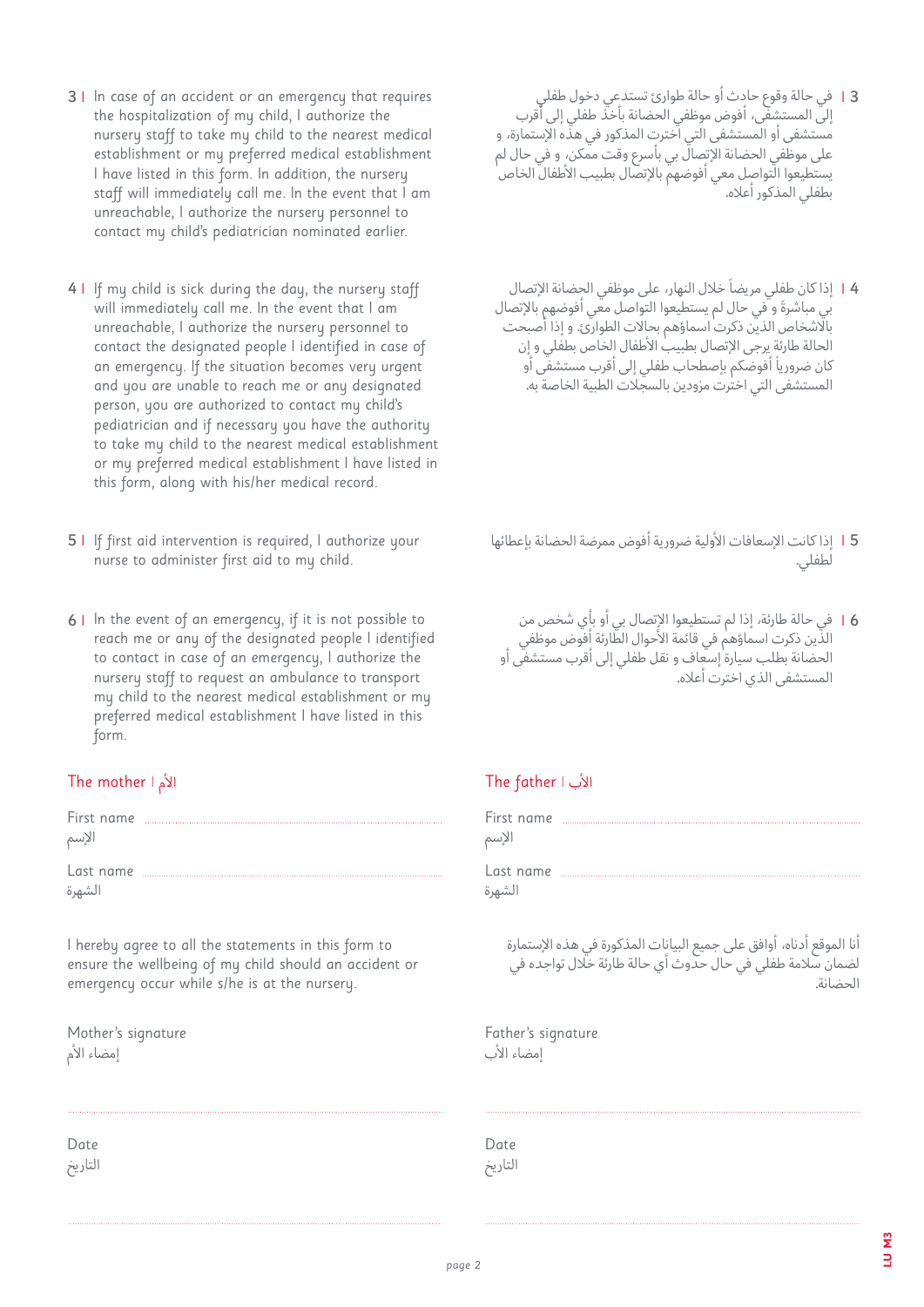

Saifi +961 81 322 850 +961 1 566 988

Horsh Tabet +961 70 178 147 +961 1 488 560

info@Keynursery.com

### Medical Information **معلومات طبية**

Dear Parents,

I would like to wish your child an excellent academic year and thank you for your confidence. Below are some points concerning the wellbeing and health of the children during their stay at our nursery.

- 11 In order to minimize the spread of illness, no child will be admitted to class if they have any of the following:
	- Fever
	- Diarrhea
	- Conjunctivitis (Pink eye)
- No medication will be administered at the nursery 2 **|** without a photocopy of the medical prescription from the child's pediatrician.
- If your child follows any long-term treatment, it 3 **|**  should be mentioned in the medical form signed by the child's pediatrician; It is only then that we will be able to administer his/her treatment on our premises.
- 41 The following steps will be taken if your child becomes ill while at the nursery:
	- a. You will be notified via phone.
	- b. You will be kindly asked to pick up your child as soon as possible.
	- c. While your child waits to be picked up, and after getting your consent, we may administer Panadol if necessary.
	- d. Your child will be waiting for you at the nurse's office.

إلى الأهل الكرام،

أريد أن اتمنى لطفلكم سنة ممتازة و أن أشكركم على ثقتكم بنا. تجدون هنا بعض النقاط المتعلقة بصحة و سالمة طفلكم خالل تواجده في الحضانة.

- من أجل تجنب إنتشار األمراض، لن يسمح بدخول أي طفل إلى **|** 1 الصف مع:
	- **•** حرارة
	- **•** اإلسهال
	- **•** إلتهاب الملتحمة )العين الوردية(
- ال يعطى أي دواء في الحضانة من دون الحصول على صورة لوصفة **|** 2 طبيب الأطفال الذي يعالج الطفل.
- إذا كان طفلك يخضع لعالج طويل، يرجى ذكر ذلك في اإلستمارة **|** 3 الطبية الموقعة من الطبيب المعالج. عند ذلك يمكننا إعطاءه الدواء خالل فترة تواجده في الحضانة.
	- ً إذا كان الطفل مريضا خالل فترة تواجده في الحضانة سيتم إتباع **|** 4 الخطوت التالية:
		- أ . سيتم اعالمكم عبر الهاتف.
- ب . سيطلب منكم أخذ الطفل من الحضانة في أقرب وقت ممكن.
	- ج . خالل فترة إنتظار وصولكم، وإذا كان هناك من ضرورة يمكننا إعطاء الطفل بنادول (Panadol (**بعد أخذ موافقتكم**.
		- د . سينتظركم الطفل في مكتب الممرضة.